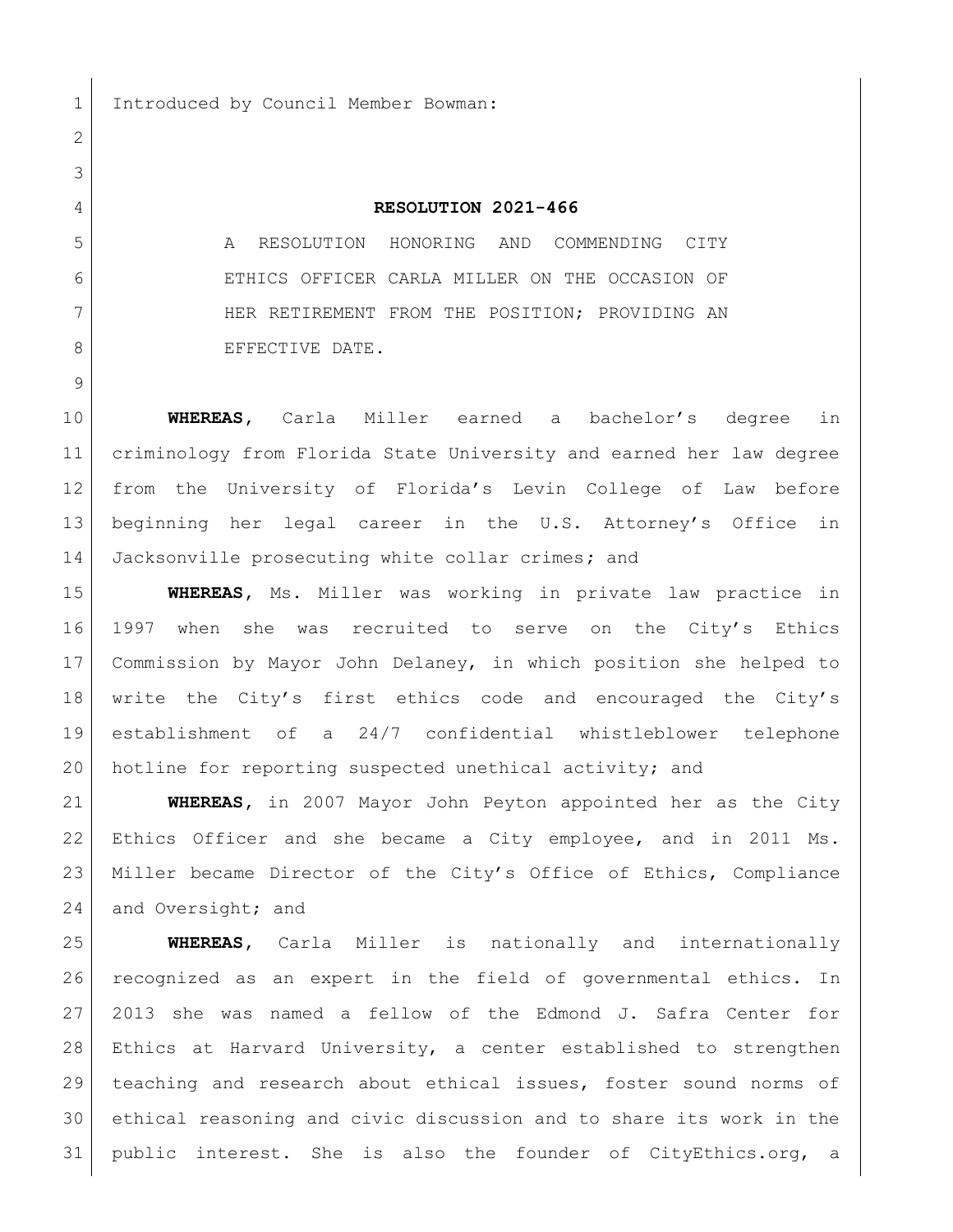nonprofit entity dedicated to promoting ethics development and 2 education. Her work as a consultant has helped many other municipalities in the U.S. as well as foreign governments develop 4 and enforce ethics practices; and

 **WHEREAS**, Ms. Miller has been integrally involved in every aspect of researching, analyzing, opining on, training, and 7 proposing regulations for ethics, conflicts of interest, government in the sunshine, public participation, and other related topics for the City government, and has tenaciously and tirelessly advocated 10 on behalf of the public for transparency, clarity and public access 11 to the governmental decision making process; and

 **WHEREAS**, after 24 years of service to the City and the citizens of Jacksonville, Carla Miller has announced her retirement from City service to continue her work in governmental ethics via 15 her private organization; now therefore

**BE IT RESOLVED** by the Council of the City of Jacksonville:

 **Section 1.** The City Council hereby honors and commends City Ethics Officer Carla Miller for her decades of service to the City and its citizens as a member of the Ethics Commission, as the 20 City's Ethics Officer and Director of the Office of Ethics, Compliance and Oversight, and extends to her the City's best wishes 22 for continued health and happiness in her new venture. Her legacy 23 of tireless advocacy for the highest standards of ethical activity in government will be an inspiration for generations of public 25 officials and public employees to come.

 **Section 2. Effective Date.** This Resolution shall become effective upon signature by the Mayor or upon becoming effective 28 without the Mayor's signature.

 

 $-2 -$